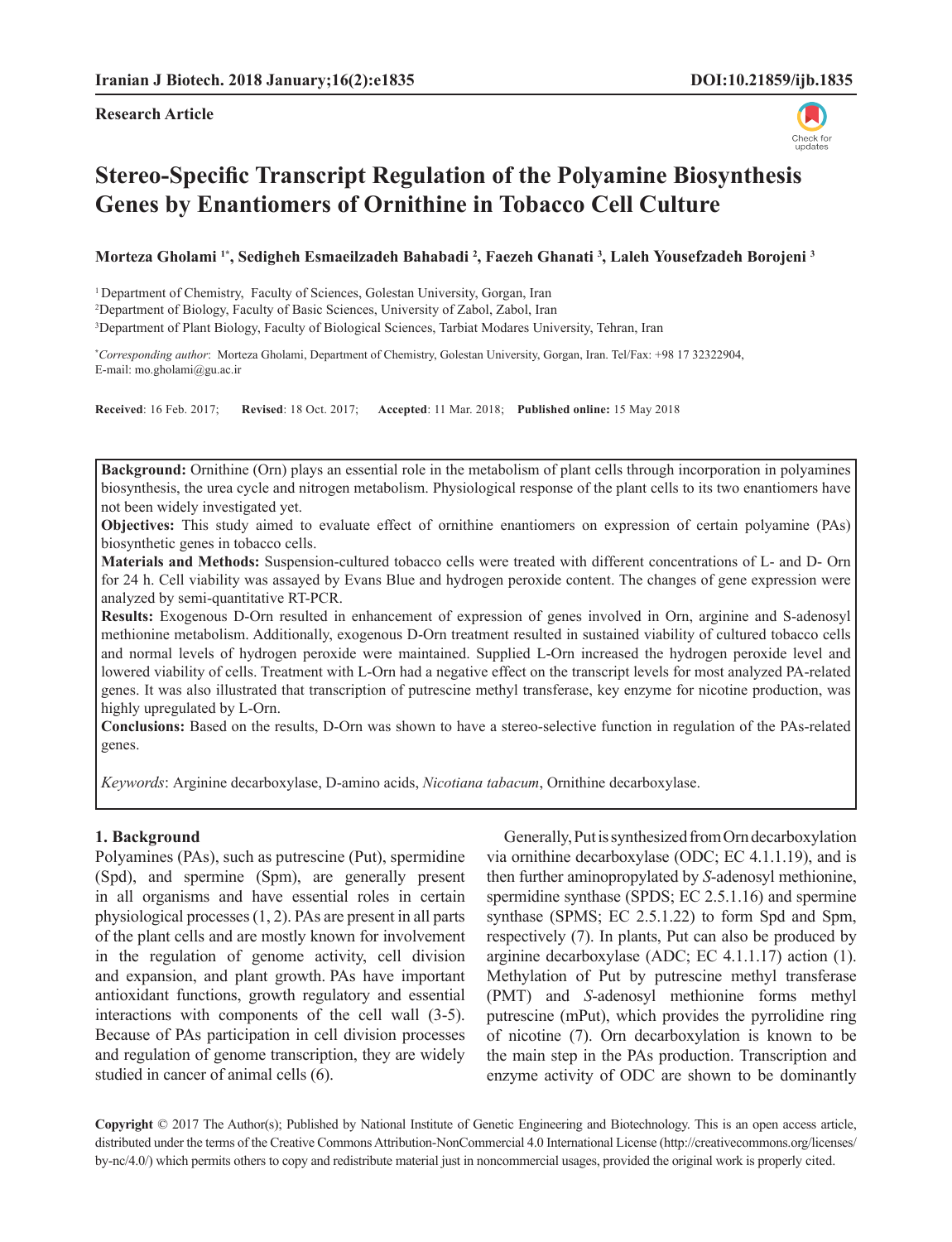regulated in many processes of living cells (8-10). ODC is shown to be present in all living organisms and necessary for cell division, transcription process and growth under normal condition. ADC is considered for taking role under stress conditions for the biosynthesis of PAs (1).

L-Orn is a non-protein amino acid and has an essential role in PAs biosynthesis (11). It also has main roles in arginine (Arg) and urea production (12). In addition, Orn has important function in the production of proline (Pro), and nicotinic alkaloids (7).

The content of PAs in plants are associated with several physiological processes, such as N:C ratio and stress responses. PAs catabolism/anabolism, transport and conjugation define the PAs hemostasis (13).

It was previously shown that the "uncommon enantiomer", D-Orn, can cause upregulation of free and conjugated PAs, as opposed to its enantiomer (14). In addition, D-Orn potently induces production of Spd and Spm. While D-Orn has no effect on nicotine levels, L-Orn enhances nicotine production *in vivo* (14). Results of that study were the first observations suggesting a Amino Acid (D-AA) may play a critical role in plant metabolism and development. Generally, plants produce D-AAs due to microbial infection and racemization of L-AAs. Once compared to animals, plants assume to lack the D-AAs metabolizing enzymes that lead to toxicity effects of certain D-AAs in plants (15, 16). Mostly, D-AAs are thought to be toxic or futile compounds for plant metabolism, growth and development (17). D-Serine and D-Alanine are of those D-AAs, which strongly inhibit plants growth at 3 mM concentration (15).

 It has long been accepted that only L-AAs can effectively enter biosynthetic pathways and be incorporated with secondary metabolites and proteins structures of cells. Although the functions of L-AAs on plant metabolism are well known, there are few reports on effects of D-AAs.

## **2. Objectives**

The effects of L- and D-Orn on PAs biosynthetic related genes were evaluated. Following our previous report, here we planned to determine the role(s) of Orn enantiomers in suspension-culture of *Nicotiana tabacum*.

#### **3. Materials and Methods**

## *3.1. Suspension Culture and Treatments*

Tobacco (*Nicotiana tabacum*) cells were cultivated in a modified MS medium (18). The 5-day-old cells were treated with 0, 1, 5, 10 mM of L- and D- Orn (Sigma-Aldrich) for 24 h according to (19, 20). Cells were harvested and frozen for further analysis. Evans Blue was used to assay the cells viability (18).

*3.2. Hydrogen Peroxide (H2 O2 ) Content Determination*  $H_2O_2$  concentrations were assayed according to Velikova *et al*. (21). Briefly, 0.2 g fresh cells were crushed with trichloroacetic acid  $(0.1\% \text{ w/v})$ , followed by centrifugation at  $12,000 \times g$  for 10 min. The supernatant (0.5 mL) was mixed with 1 mL of 1 M potassium iodide and 0.5 mL of 10 mM potassium phosphate buffer. Absorbance measurement was carried out at 390 nm.

# *3.3. RNA Extraction and Semi Quantitative Reverse Transcriptase-PCR Analysis*

Gene expression changes were measured by semiquantitative RT-PCR. Total RNA was isolated from cells through RNX™+ - Plus kit (Cinna Gen Inc). The integrity and quantity of RNA was estimated using gel electrophoresis and spectrophotometer. Total RNA (3 µg) was reverse-transcribed by First-Strand cDNA synthesis Kit (Fermentas, Canada). The primer sequences corresponding to the genes under study were shown in **Table 1**. *Actin* expression was used as an internal control. PCR reaction contained 0.5 U Taq DNA polymerase, 0.3 µL of cDNA, 200 µM of deoxynucleoside triphosphates (dNTPs), 50 mM KCl, 1.5 mM  $MgCl<sub>2</sub>$  and 4  $\mu$ M of forward and reverse primers in a total volume of 20 μL. The PCR conditions were as follows: initial denaturation at 94 ˚C for 1 min and 30 cycles of 94 ˚C: 30 sec; 52 to 58 ˚C (depending on gene type): 25 sec; and extension for 10 min at 72  $^{\circ}$ C. The products were electrophoresed in 1.2% (w/v) agarose gels, stained with ethidium bromide under ultraviolet light. The band intensity was measured

**Table 1.** Sequences of primers used in this study.

| Genes        | <b>Sequences</b>                           |
|--------------|--------------------------------------------|
| ACT          | F-primer 5'-GCAGGGATCCACGAGACCACC-3'       |
|              | R- primer 5'-CCCACCACTGAGCA CAATGTTCC-3'   |
| ODC          | F-primer 5'-TTCCAGAAGAAGTCGACCCGCTG-3'     |
|              | R- primer 5'-CA GCTCCGGTAACTGGTAATCCC-3'   |
| ADC          | F- primer 5'-ATCTGTCTTCTGGTGGCCTCC AATC-3' |
|              | R- primer 5'-CCACCAATGAACTTATCAACCTTCC-3'  |
| PAO          | F-primer 5'-GACT CGGCAATTCAGAAACTCAG-3'    |
|              | R- primer 5'-ACTCCTTCTCAGGTTCACAAGGC-3'    |
| CAT          | F-primer 5'-GTTTCTCACCTCACCTGTGCCG-3'      |
|              | R- primer 5'-CAGCGGCAATCGA AT CGTACAG-3'   |
| <i>SAMDC</i> | F-primer 5'-TTGGTAGCAACATCAGCATGCA-3'      |
|              | R- primer 5'-TGACCCTGTTTACACTCTTGAG-3'     |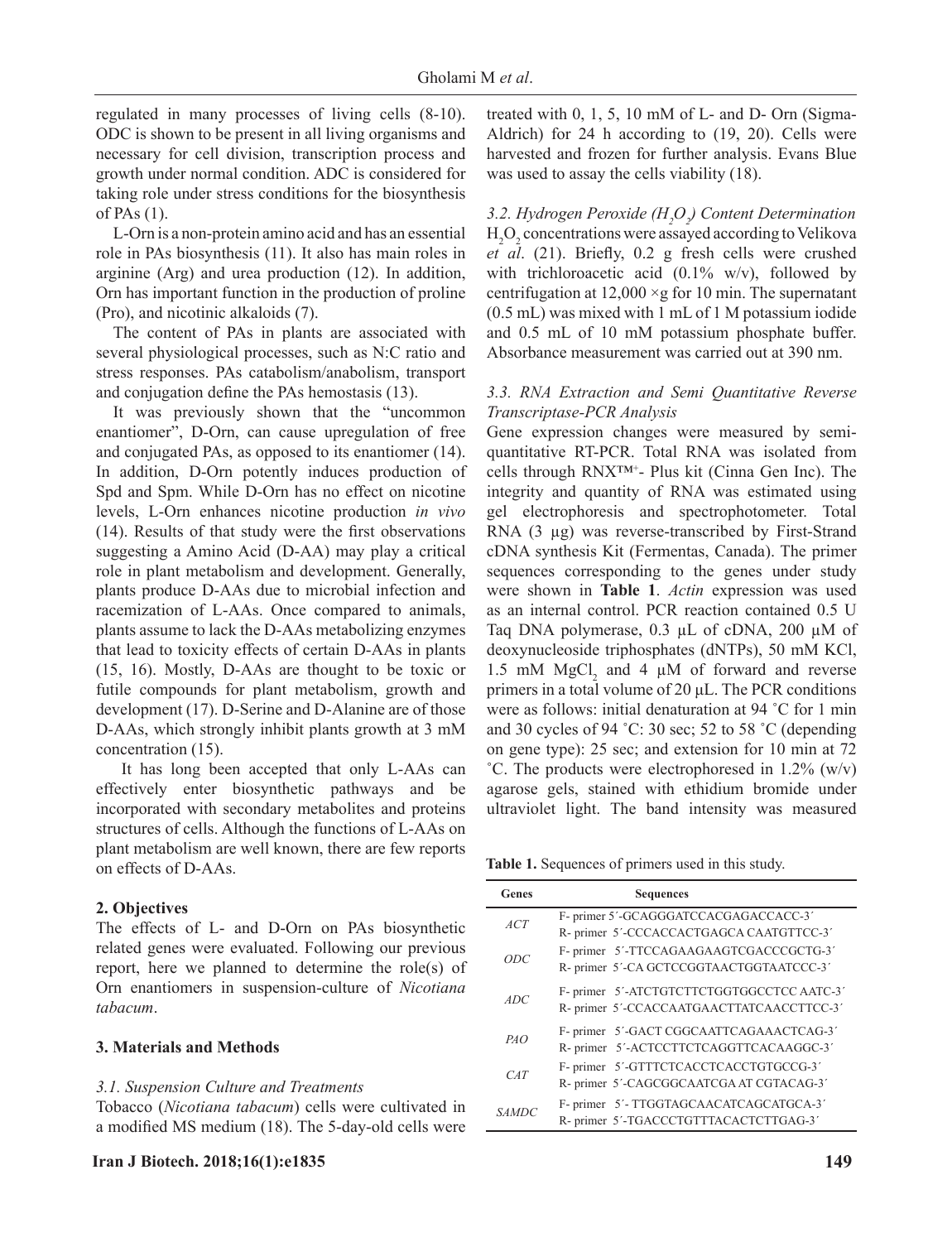

**Figure 1.** The viability and  $H_2O_2$ levels of tobacco cells. a) control condition, b) L-Orn treated cells (5 mM), c) D-Orn treated cells  $(5 \text{ mM})$ , d)  $H_2O_2$  levels of cells after treatment with different concentrations of L- and D-Orn. Dead cells were stained blue due to loss of cell membrane integrity and insertion of Evans blue agent. Data represent average values from 3 separate experiments  $\pm$  SD.

by UV Documentation Luminescent Image Analysis software (England). The band quantity was determined with Image Guage software.

## **4. Results**

# 4.1. *Effect of Orn on Cell Viability, Growth and*  $H_2O_2$ *Content of Tobacco Cells*

No changes in cell viability were observed in D-Orn treated cells compared to the control (**Figs. 1a and c**). Conversely, treatments of cells with different concentrations of L-Orn inhibited cell viability (**Fig. 1 b**). Effect of 1 mM concentration of L- and D-Orn on cell growth was evaluated. The results showed that cell growth was increased by L- and D-Orn (**Table 2**). Concurrent measurement of  $H_2O_2$  levels showed that  $H_2O_2$  concentration in the D-Orn treated cells is similar to the control condition, while L-Orn led to increasing  $H_2O_2$  accumulation.  $H_2O_2$  increment led to cell viability reduction (**Fig. 1d**). The key observation from D-Orn treated cells (up to 10 mM) was that these cells did not suffer from any damage. Moreover, they did not accumulate  $H_2O_2$  or showed any lowered viability. Whereas 5 mM L-Orn resulted in eleveated  $H_2O_2$  that consequently lowered cell viability.

**Table 2.** Effect of D-Orn and L-Orn on growth of tobacco cells.

|          | Growth (g)   |
|----------|--------------|
| Control  | $11 \pm 0.5$ |
| $D$ -Orn | $18 \pm 0.4$ |
| $L$ -Orn | $16 \pm 0.3$ |

*4.2. Effect of Orn on PA Biosynthetic Gene Expression* D-Orn showed a promotional effect on the expression of *ODC* and *ADC* genes, in a concentration dependent manner (**Figs. 2 and 3**). Conversely, 5 and 10 mM L-Orn treatment did not result in considerable changes of *ODC* expression (**Fig. 3**). In comparison with L-Orn, which highly decreased *ADC* and *SAMDC* transcript expressions, D-Orn enhanced *ADC* and *SAMDC* transcript levels. Biosynthesis of nicotine from Put competes with the production of Spd in tobacco. Results showed that the *PMT* transcript, representing the key enzyme involved in mPut and nicotine biosynthesis, is highly expressed in L-Orn treated cells (**Fig. 3**).



**Figure 2.** Expression patterns of *ODC*, *ADC*, *SAMDC* , *PMT, CAT*, *PAO* and Actin in tobacco cells after L-Orn and D-Orn treatments with 0, 1, 5 and 10 mM concentrations.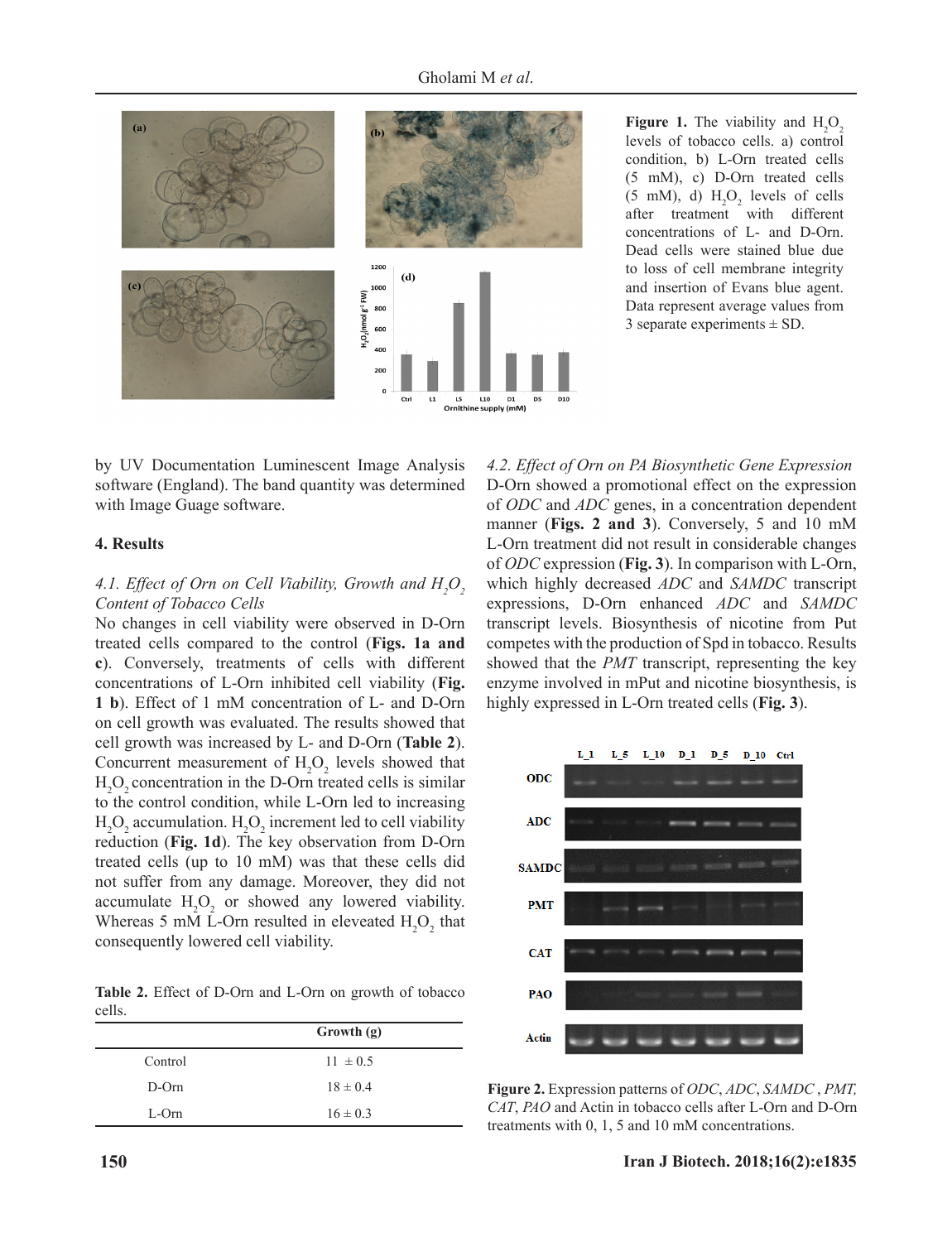

**Figure 3.** Expression level of the gene encoding for a) ODC, b) ADC, c) CAT, d) PMT, e) SAMDC, f) PAO in tobacco cell cultures after L-Orn and D-Orn treatments with 0, 1, 5 and 10 mM concentrations. Data represent average values from 3 separate experiments  $\pm$  SD.

### **5. Discussion**

Our results showed that the application of D-Orn caused a sustained viability. Moreover,  $H_2O_2$  content of cells were quite similar to the cells under normal condition. Therefore, it can be speculated that the observed upregulated levels of genes are not a sign of any stress induced by the D-Orn treatments. While certain D-AAs, *e.g*. D-Ala and D-Ser (at 3 mM) were shown to be very toxic and limit plant growth (15, 16), D-Orn showed no negative effect on cell suspension culture of tobacco, even at 10 mM. Based on our results, both

L-Orn and D-Orn might be involved in the regulation of respective pathways. Upregulation of all the necessary genes for Orn metabolism and PAs biosynthesis by D-Orn revealed its unique effects; the same effects have not been reported for L-Orn or any other D-AAs. While D-Orn emerged as a compound with stimulatory effects on transcript expressions of most associated genes, results for L-Orn implied a suppressive effect on their expression. In our previous paper, it was shown that L-Orn decreased Spd and Spn while increased nicotine. (14). This is in agreement with our result that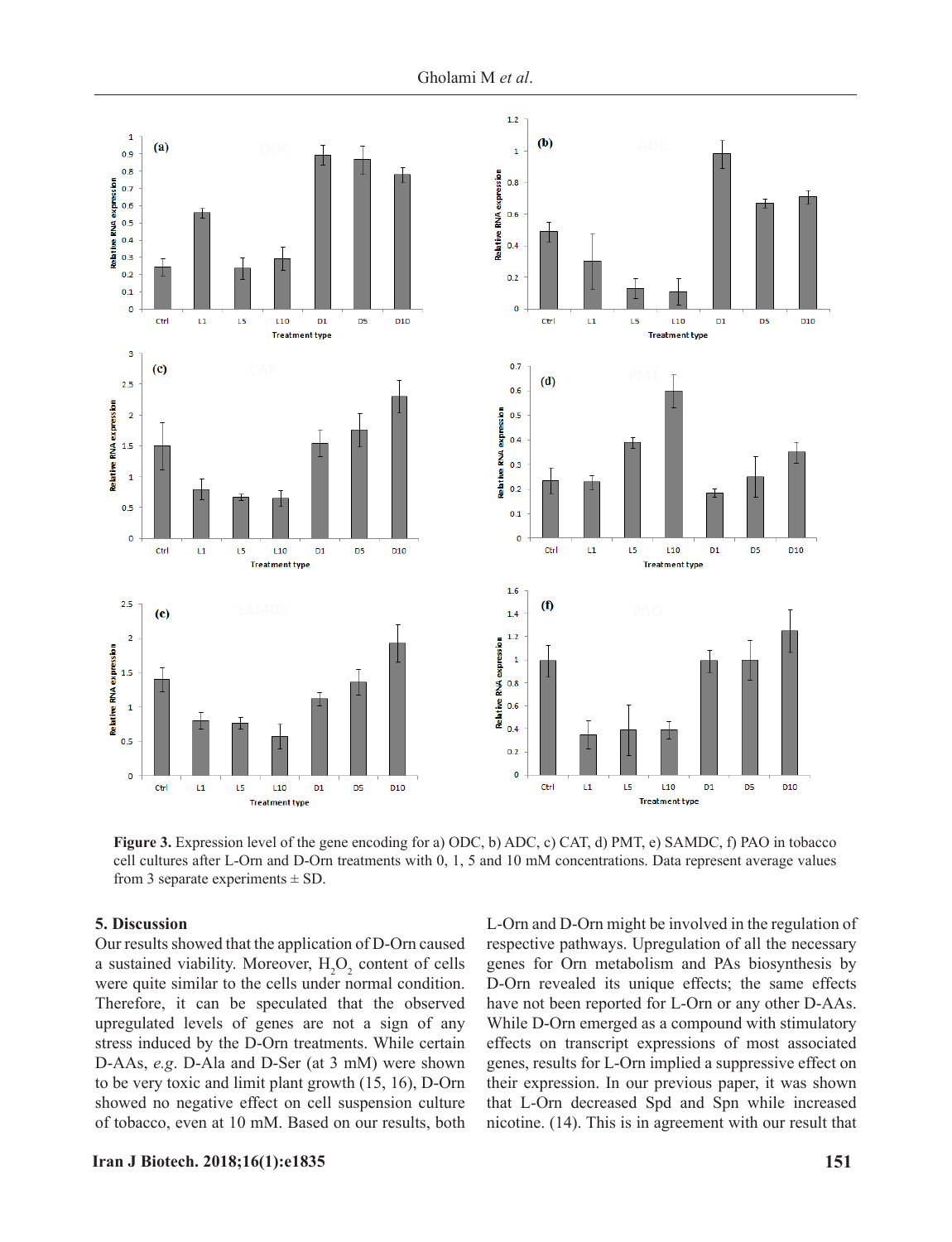L-Orn enhanced transcript of *PMT* as the key enzyme of nicotine biosynthesis. This observation shows that each enantiomer of Orn is different, if not opposing effects on the same pathways actually. Oxidation of PAs by diamine oxidase (DAO) and polyamine oxidases (PAO) produces  $H_2O_2$ . Apparently, these oxidizing enzymes act in opposite direction to catalase (CAT), as the main  $H_2O_2$  scavenger. *PAO* expression depicts a higher activity in the presence of D-Orn, which might be a reason to enhance the expression of *CAT*. The transcript level of *CAT* was highly enhanced in the presence of D-Orn while the L-enantiomer showed no positive effect on *CAT* transcription level.

D-ornithine inhibits ODC in yeast (22). In addition, ODC activity in tobacco cells was shown to be inhibited by putrescine and other PAs (23). We have previously reported that the application of D-orn enhanced the levels of spermine and spermidine, but not putrescine (14). It seems that D-ornithine may increase the levels of spermidine and spermine through the activation of ADC and probably other genes including *SAMDC*, *SPDS* and *SPMS*. The upregulated levels of *ODC* and *ADC* suggests that D-Orn has a potential effect on the transcript of all the related genes to PAs metabolism. Higher enhancement of *PAO* transcript, implies that PAs catabolism should be considered in addition to their production via ODC/ADC action. When examining different AAs for cell growth in suspension cultures, Behrend and Mateles (20) used a racemic mixture of Orn (at similar concentrations as in this study) and found that it acts as nitrogen source. An investigation into the effects of L-Orn on plant cell viability was reported in *Aechmea fasciata*. It was shown that L-Orn has inhibitory effects on growth of cultured pollen tubes (24). This data was in parallel to ours. Another notable study showed that L-Orn feeding to transgenic tobacco cell cultures (overexpressing an ODC) did not result in the expected accumulation of Put in cells, suggesting that Put production was limited partly by L-Orn availability (25). The results demonstrated that increasing capacity of cells to decarboxylate L-Orn increased the content of free or conjugated PAs.

Qu *et al*. showed that in comparison with the D-enantiomer, the L-enantiomer, is a more effective inhibitor of ODC (26). It has also been shown that ODCs extracted from different animal cells can be inhibited by both enantiomers. However, D-Orn is a very weak inhibitor of ODC (27), while L-Orn is a strong type. Ercal *et al*. showed that, treatments with most L-AAs are associated with a production of bulk of  $H_2O_2$ , which was not observed upon treatment with D-AAs. This is due to interconversion of AAs to each other through

various cycles and catabolic reactions (28).

As expected, L-Orn can enter the amino acid cycles and pathways: resulting in increased  $H_2O_2$  and other AAs while the D-enantiomer cannot. It can be safely argued that the constant level of  $H_2O_2$  in D-Orn treated cells is a result of upregulation of CAT, which is the main scavenger of  $H_2O_2$ .

CAT and PAO,  $H_2O_2$  producers via catabolism of PAs, are acting on opposite directions. Moreover, D-Orn is shown to have a stimulatory effect on the transcripts of both producing and recycling of PA enzymes. Results of our study suggest that a combination of accumulation of  $H_2O_2$ , driven from L-AAs conversions, and inhibition of gene transcripts determine the observed effects of L-Orn on tobacco cells. Current study indicates that stereospecific regulation of PAs biosynthesis might be a novel approach to enhance plant cells' metabolism, growth and development. To fully determine the role of D-Orn will demand further metabolic examination such as stable isotope labeling.

#### **Acknowledgements**

We are thankful to Department of Plant sciences, Faculty of Biological Sciences, Tarbiat Modares University, Tehran- Iran for PCR analyses.

#### **References**

- 1. Alcázar R, Altabella T, Marco F, *et al.* Polyamines: molecules with regulatory functions in plant abiotic stress tolerance. *Planta*. 2010;**231**:1237-1249. doi: 10.1007/s00425-010-1130-0
- 2. Roussos PA, Pontikis CA. Changes of free, soluble conjugated and bound polyamine titers of jojoba explants under sodium chloride salinity in vitro. *J Plant Physiol*. 2007;**164**:895-903. doi:10.1016/j.jplph. 2006.05.003
- 3. Yang H, Shi G, Wang H, Xu Q. Involvement of polyamines in adaptation of *Potamogeton crispus* L. to cadmium stress. *Aquat Toxicol*. 2010;**100**:282-288. doi:10.1016/j.aquatox.2010.07.026
- 4. Mapelli S, Brambilla IM, Radyukina NL, Ivanov YV, Kartashov AV. Free and bound polyamine changes in different plants as a consequence of UV-B light irradiation. *Gen Appl Plant Physiol*. 2008;**34**:55-66.
- 5. Shevyakova NI, Rakitin VY, Stetsenko LA, Aronova EE, Kuznetsov VV. Oxidative stress and flVV. Oxidat of free and conjugated polyamines in the halophyte *Mesembryanthemum crystallinum* L. under NaCl salinity. *Plant Growth Regul*. 2006;**50**:69-78. doi: 10.1007/s10725-006-9127-1
- 6. Wallace HM, Fraser AV, Hughes A. A perspective of polyamine metabolism. *Biochem J*. 2003;**376**:1–14. doi: 10.1042/ bj20031327
- 7. Katoh A, Ohki H, Inai K, Hashimoto T. Molecular regulation of nicotine biosynthesis. *Plant Biotech*. 2005;**22**:389-392. doi: 10.5511/plantbiotechnology. 22.389
- 8. Kwak SH, Lee SH. The transcript level independent activation of ornithine decarboxylase in suspension-cultured BY2 cells entering the cell cycle. *Plant Cell Physiol*. 2002;**43**:1165-1170. doi: 10.1093/pcp/pcf132
- 9. Yoo TH, Park CJ, Ham BK, Kim KJ, Paek KH. Ornithine